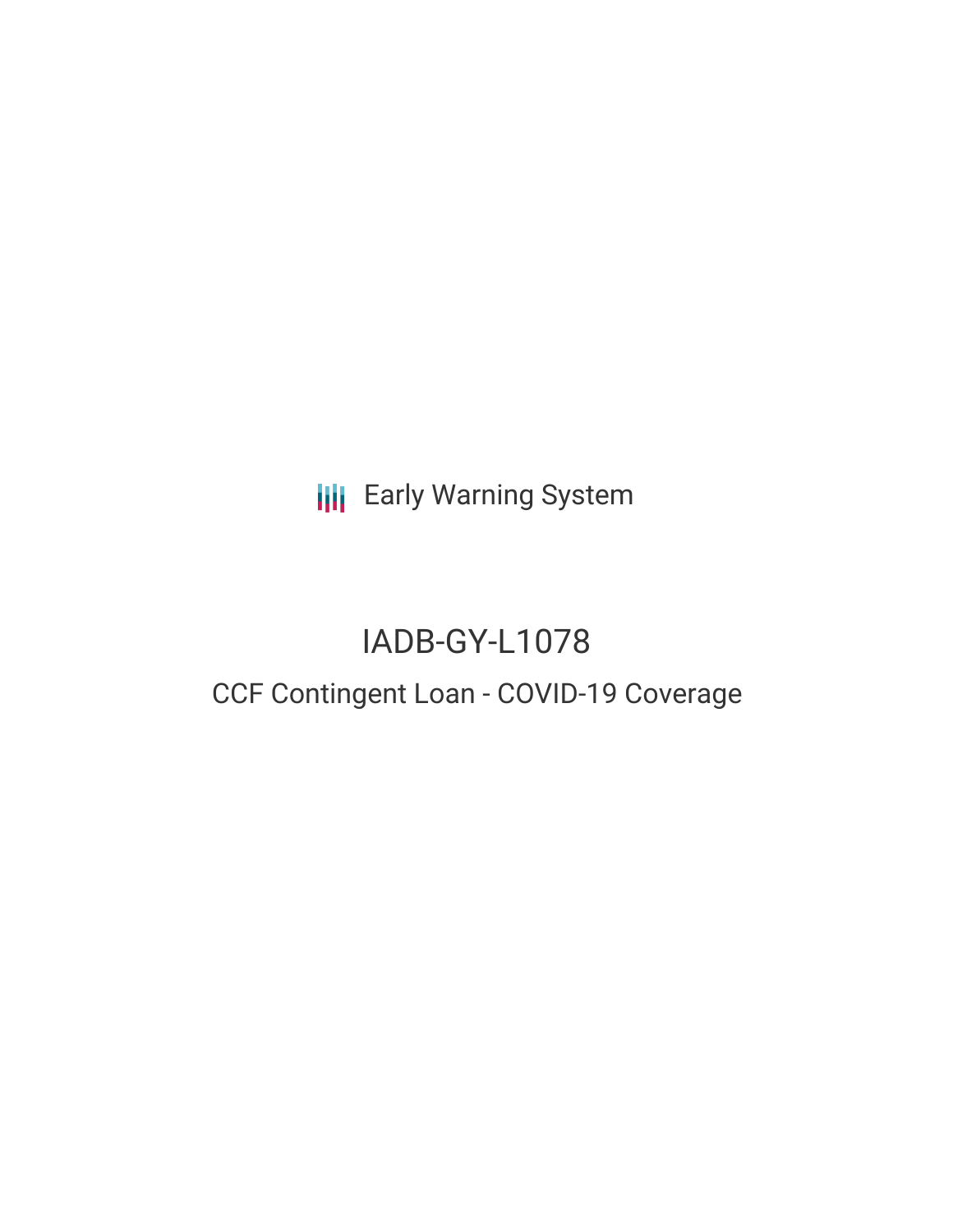

#### **Quick Facts**

| <b>Countries</b>               | Guyana                                 |
|--------------------------------|----------------------------------------|
| <b>Financial Institutions</b>  | Inter-American Development Bank (IADB) |
| <b>Status</b>                  | Active                                 |
| <b>Bank Risk Rating</b>        | U                                      |
| <b>Voting Date</b>             | 2020-12-03                             |
| <b>Borrower</b>                | Government of Guyana                   |
| <b>Sectors</b>                 | <b>Education and Health</b>            |
| <b>Investment Type(s)</b>      | Loan                                   |
| <b>Investment Amount (USD)</b> | $$22.00$ million                       |
| <b>Project Cost (USD)</b>      | \$22.00 million                        |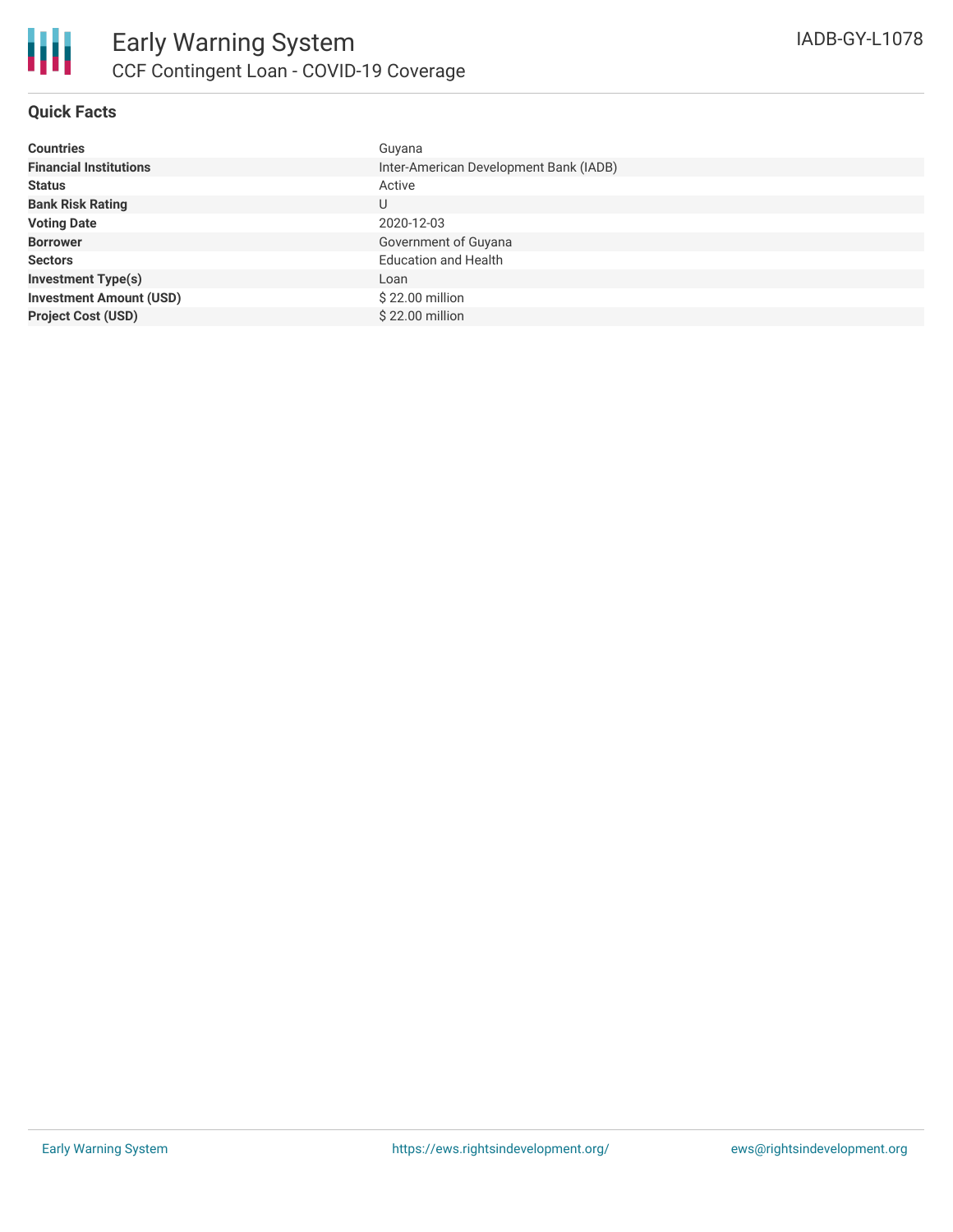

### **Project Description**

The general objective of the project is to help strengthen the country's immediate public health response to the COVID-19 emergency. The specific objective corresponding to the COVID-19 coverage is to increase the availability and efficiency of financing in the country to cover extraordinary public expenditures related to the health emergency.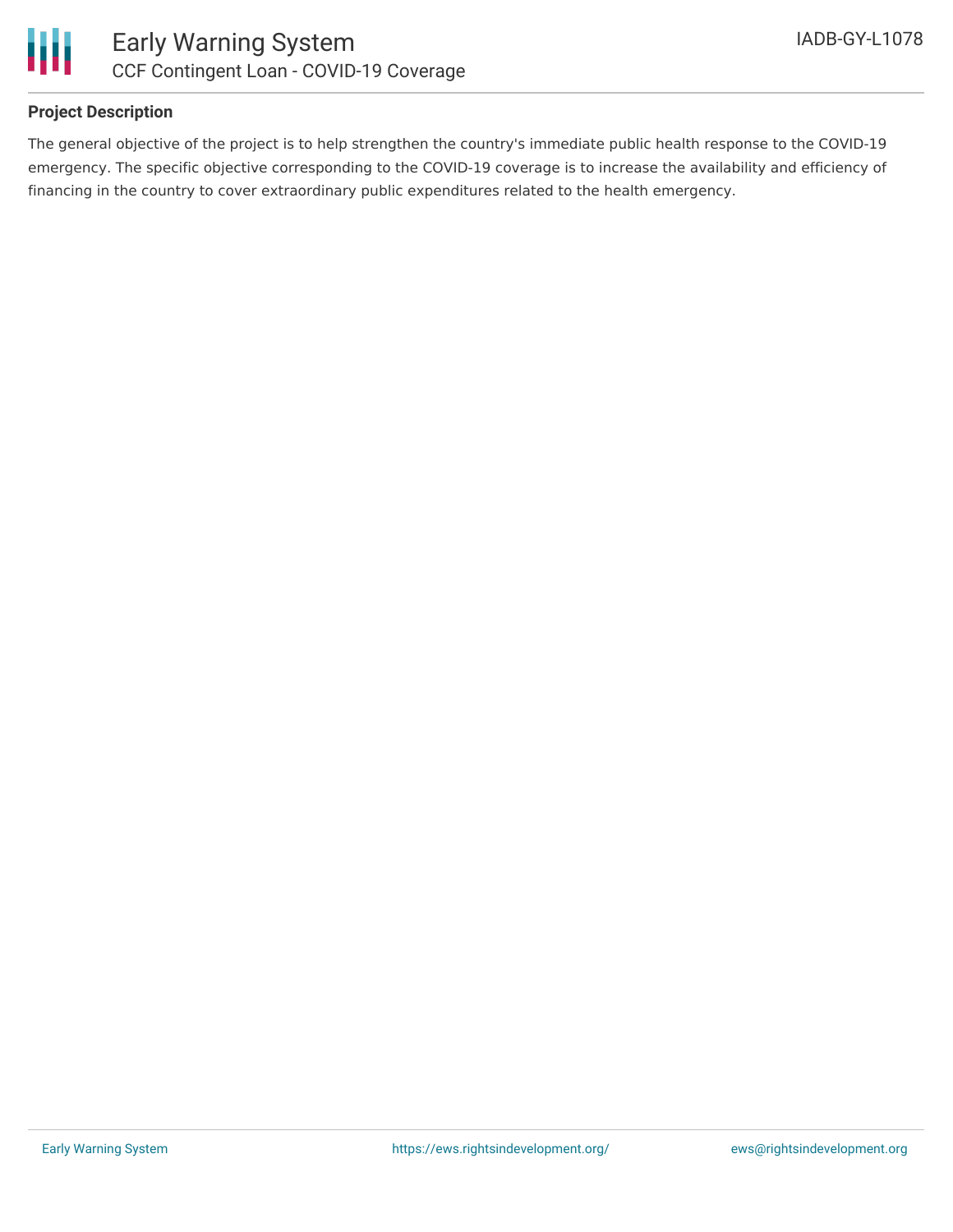

#### **Investment Description**

• Inter-American Development Bank (IADB)